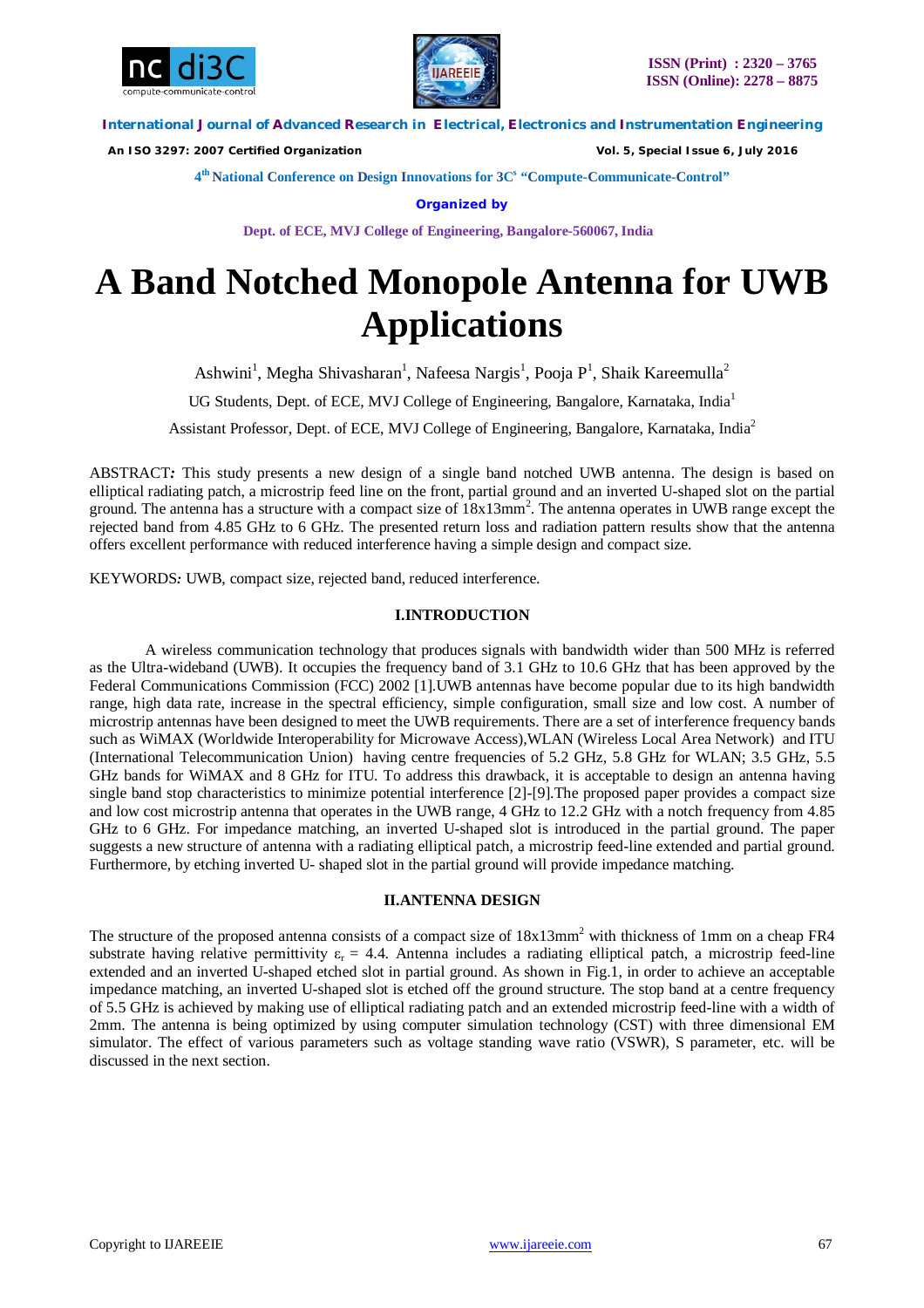



 *An ISO 3297: 2007 Certified Organization Vol. 5, Special Issue 6, July 2016*

# **4 th National Conference on Design Innovations for 3C s "Compute-Communicate-Control"**

#### **Organized by**

**Dept. of ECE, MVJ College of Engineering, Bangalore-560067, India**



*Fig1: Geometry of antenna (left: front view, right: back view)*

# **III. RESULT AND DISCUSSION**

Parametric analysis deals with the results obtained due to variations in parameters of antenna. This is done by varying one parameter and fixing the others. This analysis leads to the optimum values which are explained in the following stages.

# **STAGE 1**

The Fig.3 depicts the VSWR curve for the partial ground having a length of 3.7mm on the FR4 substrate. The length of partial ground is determined by performing the parametric analysis and it was found to be 3.7mm. Impedance matching does not happen throughout the UWB range in this stage. Next stage resolves this issue.





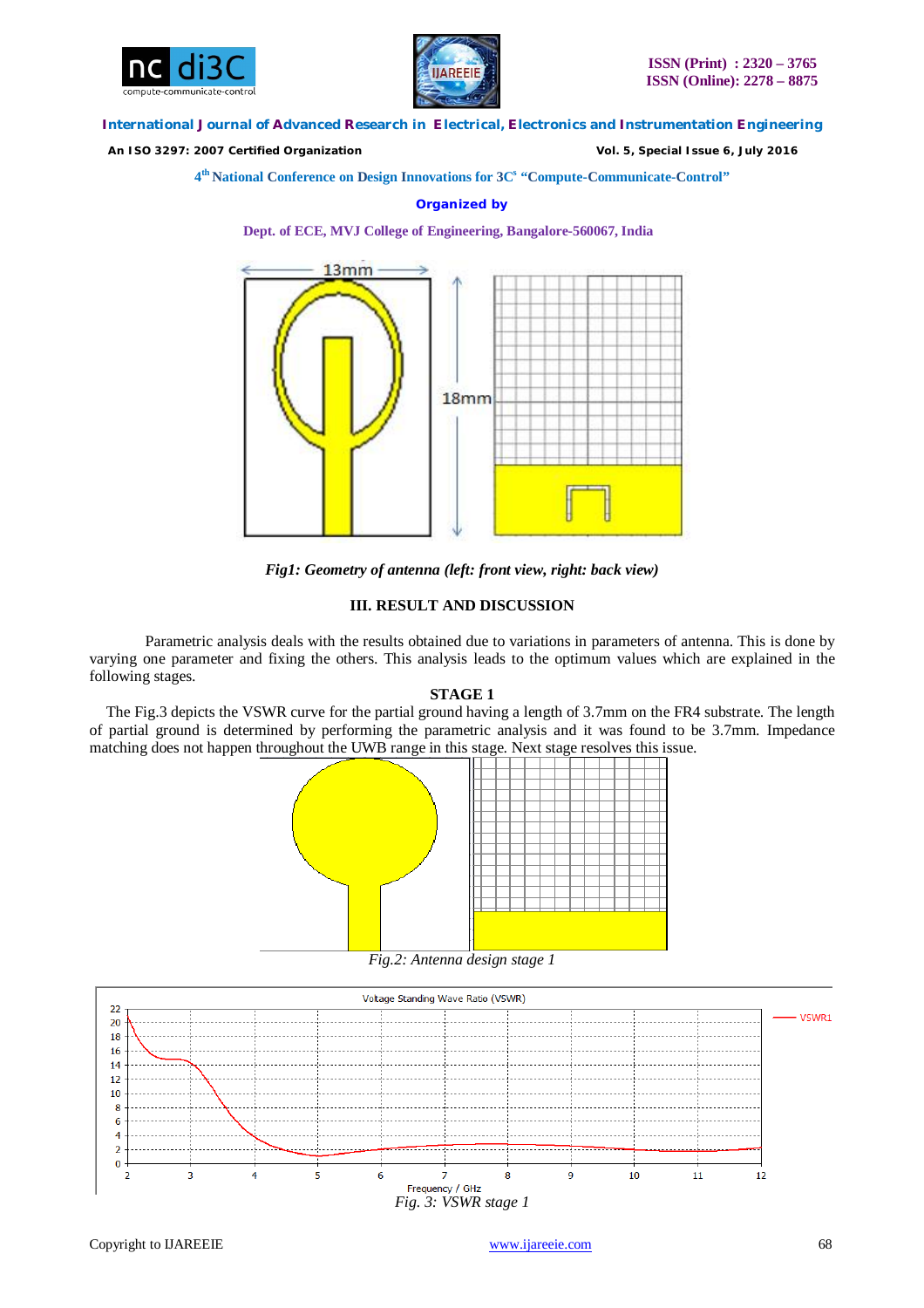



 *An ISO 3297: 2007 Certified Organization Vol. 5, Special Issue 6, July 2016*

# **4 th National Conference on Design Innovations for 3C s "Compute-Communicate-Control"**

# **Organized by**

# **Dept. of ECE, MVJ College of Engineering, Bangalore-560067, India**



# **STAGE 2**

As shown in the Fig.5, an inverted U-shaped slot is introduced in the partial ground which enhances the impedance matching characteristics. The inverted U-shaped slot of width 0.3mm and length 2.5mm is etched off the partial ground. The notched frequency band for removing interference is obtained in next stage.

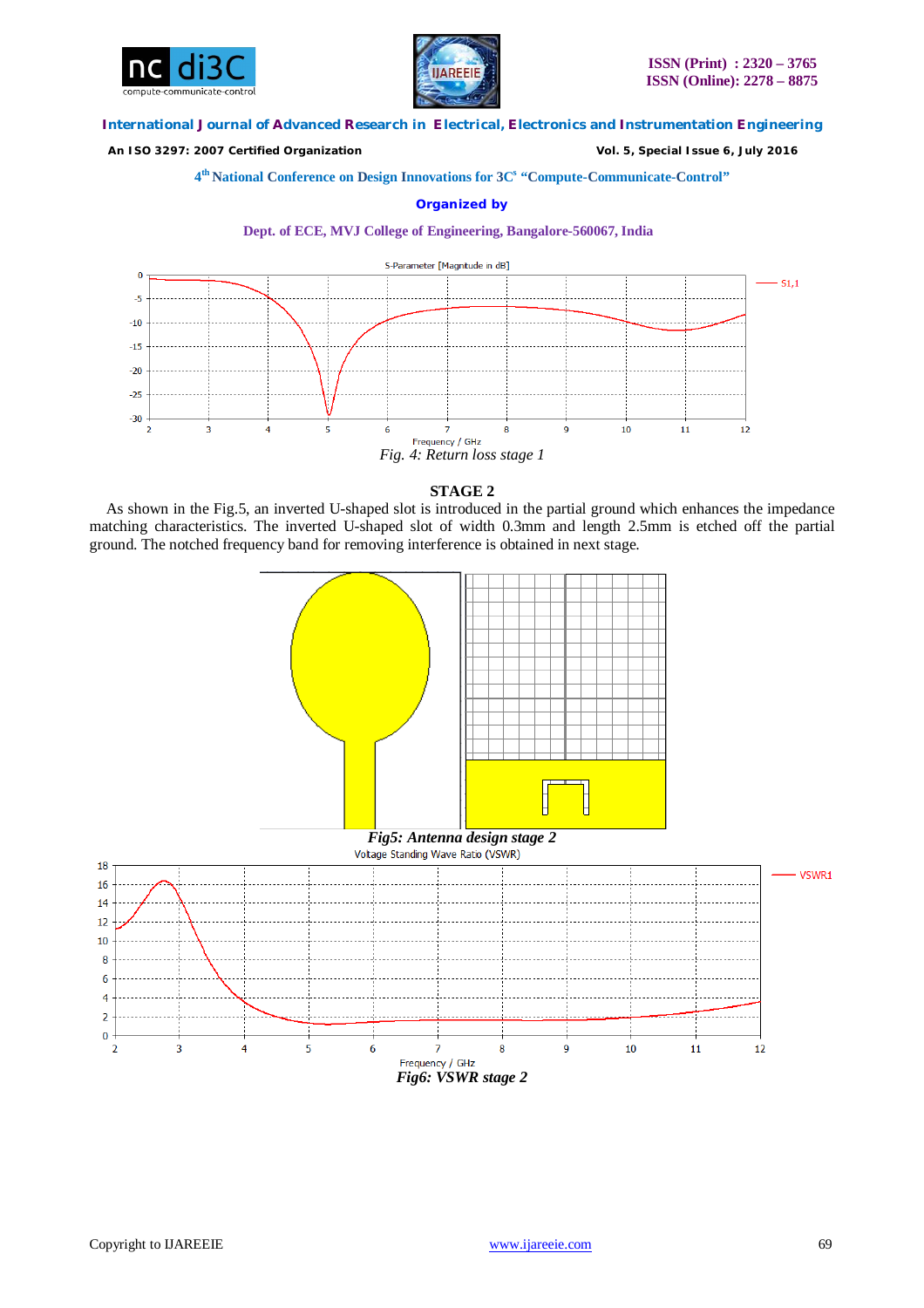



 *An ISO 3297: 2007 Certified Organization Vol. 5, Special Issue 6, July 2016*

# **4 th National Conference on Design Innovations for 3C s "Compute-Communicate-Control"**

#### **Organized by**

#### **Dept. of ECE, MVJ College of Engineering, Bangalore-560067, India**



# **STAGE 3**

This stage deals with the production of notch of the WLAN band. The Fig.8 and Fig.9 depicts the final design and VSWR of the antenna. The main aim of the paper is to reduce the interference by notching the interfering WLAN with UWB. VSWR graph shows the significant value over the complete UWB range except the notched band. Return loss is also less than -10dB for the operating region.The results for different radius of ellipse have been tested and the optimum value is found to be 12mm major axis length and 9mm minor axis length with elliptical patch thickness of 1mm across major axis and 0.5mm across minor axis of ellipse.It is seen that the microstrip feed line is extended with a length of 6.9mm projecting inside the elliptical patch. This elliptical patch and the feed-line together exhibit the band filtering feature giving rise to the notch band in the WLAN region.The VSWR and the return loss graphs show the notched band in WLAN region from 4.85 GHz to 6 GHz with a centre frequency of 5.5 GHz.It is also observed that by varying the length of the feed-line, the notched band shifts, indicating that the notched band is controllable.

# **RADIATION CHARACTERISTICS**

Fig.11-16 shows the normalized far field radiation patterns in the two principal planes i.e. H-plane (x-z plane) and Eplane (y-z plane) at frequency 5.5 GHz. The structures of the radiation patterns are irregular because of the compact antenna size  $(18x13mm^2)$ .

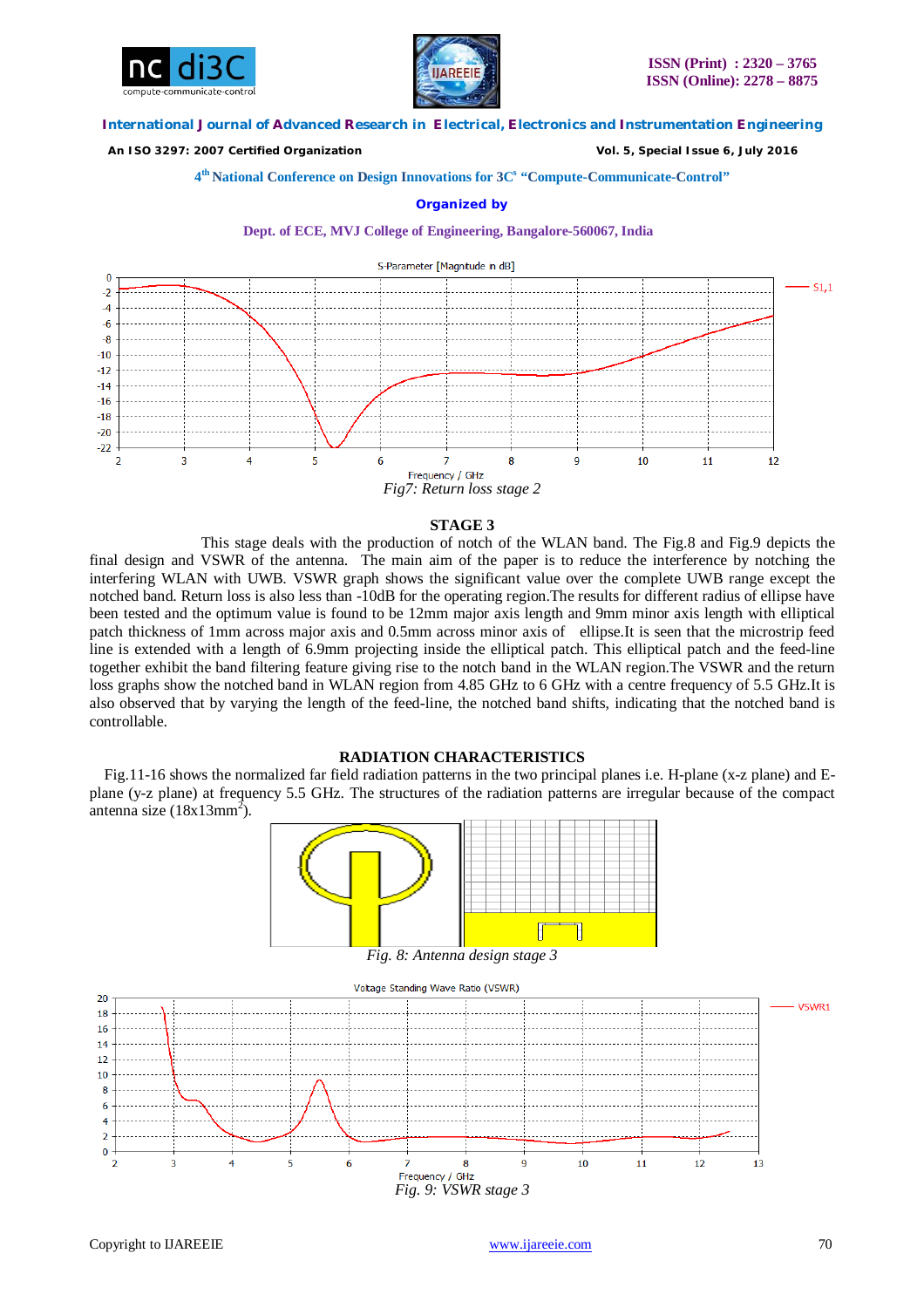



 *An ISO 3297: 2007 Certified Organization Vol. 5, Special Issue 6, July 2016*

# **4 th National Conference on Design Innovations for 3C s "Compute-Communicate-Control"**

#### **Organized by**

# **Dept. of ECE, MVJ College of Engineering, Bangalore-560067, India**



Farfield Directivity Abs (Phi=90)



Farfield Directivity Abs (Phi=90)



Theta / Degree vs. dBi

*Fig. 11: Radiation pattern H-plane at 2.8 GHz Fig. 12: Radiation pattern H-plane at 7.65 GHz*





Theta / Degree vs. dBi

*Fig. 13: Radiation pattern H-plane at 12.5 GHz*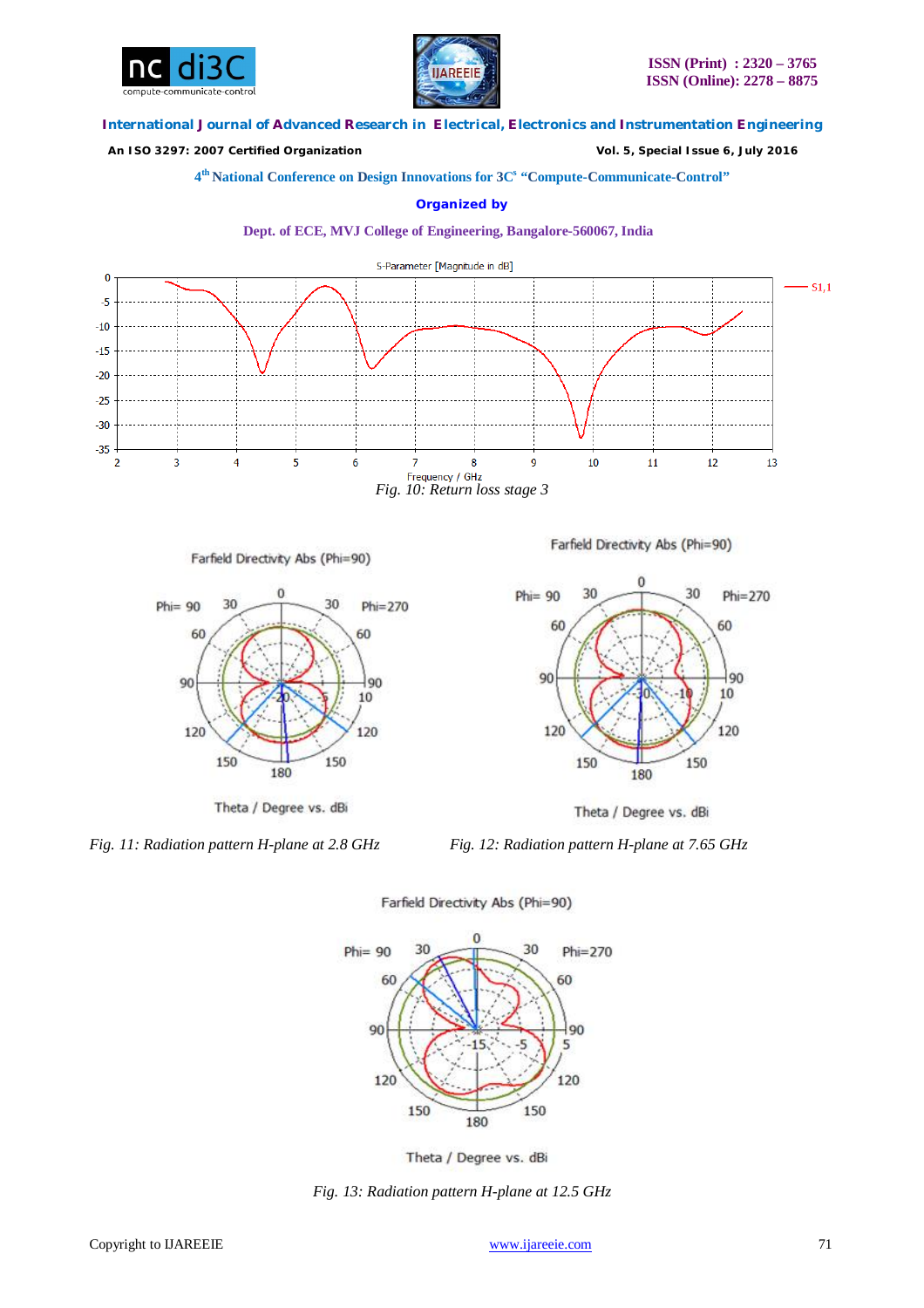



 *An ISO 3297: 2007 Certified Organization Vol. 5, Special Issue 6, July 2016*

**4 th National Conference on Design Innovations for 3C s "Compute-Communicate-Control"** 

# **Organized by**

**Dept. of ECE, MVJ College of Engineering, Bangalore-560067, India**





Phi / Degree vs. dBi

Farfield Directivity Abs (Phi=90)



Theta / Degree vs. dBi

*Fig14: Radiation pattern E-plane at 2.8 GHz Fig15: Radiation pattern E-plane at 7.65 GHz*



Theta / Degree vs. dBi

*Fig. 16: Radiation pattern E-plane at 12.5 GHz*

# **IV.CONCLUSION**

In this paper a controllable single band notched UWB monopole antenna was presented. This antenna can cover a broad impedance bandwidth from 4 GHz to 12.2 GHz with the single notched band of about 4.85 GHz to 6 GHz from the interference band WLAN. The proposed antenna has a small configuration with compact size of 18x13x1mm<sup>3</sup> and simple geometry. This antenna can therefore be used for the desired UWB communication systems.

# **REFERENCES**

<sup>1.</sup> Federal Communications Commission: First Report and Order on Ultra-Wideband Technology, FCC 02-48, Washington, DC, 2002 Shrivishal Tripathi, Akhilesh Mohan, Sandeep Yadav, 'Hexagonal fractal ultra-wideband antenna using Koch geometry with bandwidth enhancement', IET Microw. Antennas Propag. 2014, Vol. 8, Iss. 15, pp. 1445–1450